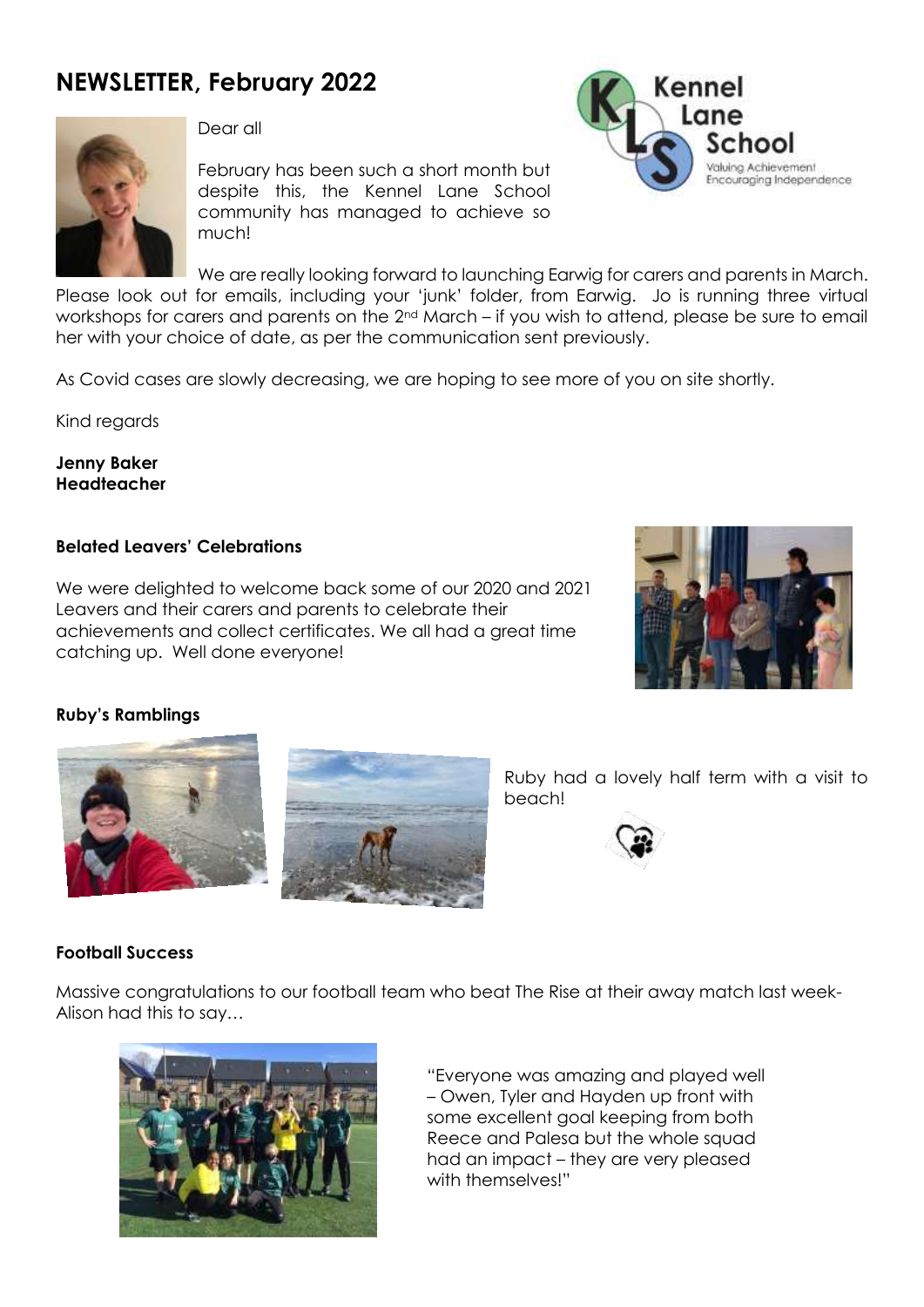## **School Council Relaunch Update by Dawn Day, School Council Co-ordinator**

I am very proud and excited to announce that we are about to re-launch our school council at Kennel Lane School. This comes after what feels like a very long period of uncertainty and restrictions which are beginning to allow some more flexibility in school.

Each class has nominated learners from their classes and these representatives will now form the school council for this year – we will meet every 3-4 weeks. The council is designed to provide

learners the opportunity to be involved in general issues which affect the school. These issues can be wideranging and might include improvements to the school and its grounds, charity projects or input into staff appointments, to name a few, but the subjects and issues will be driven by the learners themselves. The school council will encourage and support the Learner Voice within school and the council will play a key part in supporting the whole school Development Plan.



Members of the school council will be given time in class to get feedback from their peers and find out opinions on matters that will be discussed at the meetings. Feedback from these sessions and the meetings themselves will then be used to inform decisions at a whole school level.

Congratulations go to the following learners who have been nominated to our school council:

**Primary -** Niko G, Shayaan C, Paul C, Jonathan K, Alex B, Nikhil S, Umar J, Palsang G and Owen L; **Woodlands Hub -** Lebron Y, Zachary W and Steven D; **Secondary -** Diya S, Hussain K, Alfie D, Ruby B, Ryan B, Jasmine P, Rebecca M, Racheal R, Michael M, Sean E, David W, Palesa N and Daniel F.

Look out for updates in future newsletters!

### **Lions International Funfest 2022**



We have been asked to pass on information to families regarding this event:-

The annual 'Lions Funfest' will take place on **Sunday 26th June** at **Yateley Manor School, Yateley** from **11:30 – 4:00**. The Funfest is a fun packed day out for people with disabilities or special educational needs and their families/helpers. The emphasis will be on music and fun, for people of all ages and abilities and everything is free except for food and drink.

You will need to pre-register for this event by the 26<sup>th</sup> May. Registration forms and further information can be found at [www.lions-funfest.org.uk](http://www.lions-funfest.org.uk/) .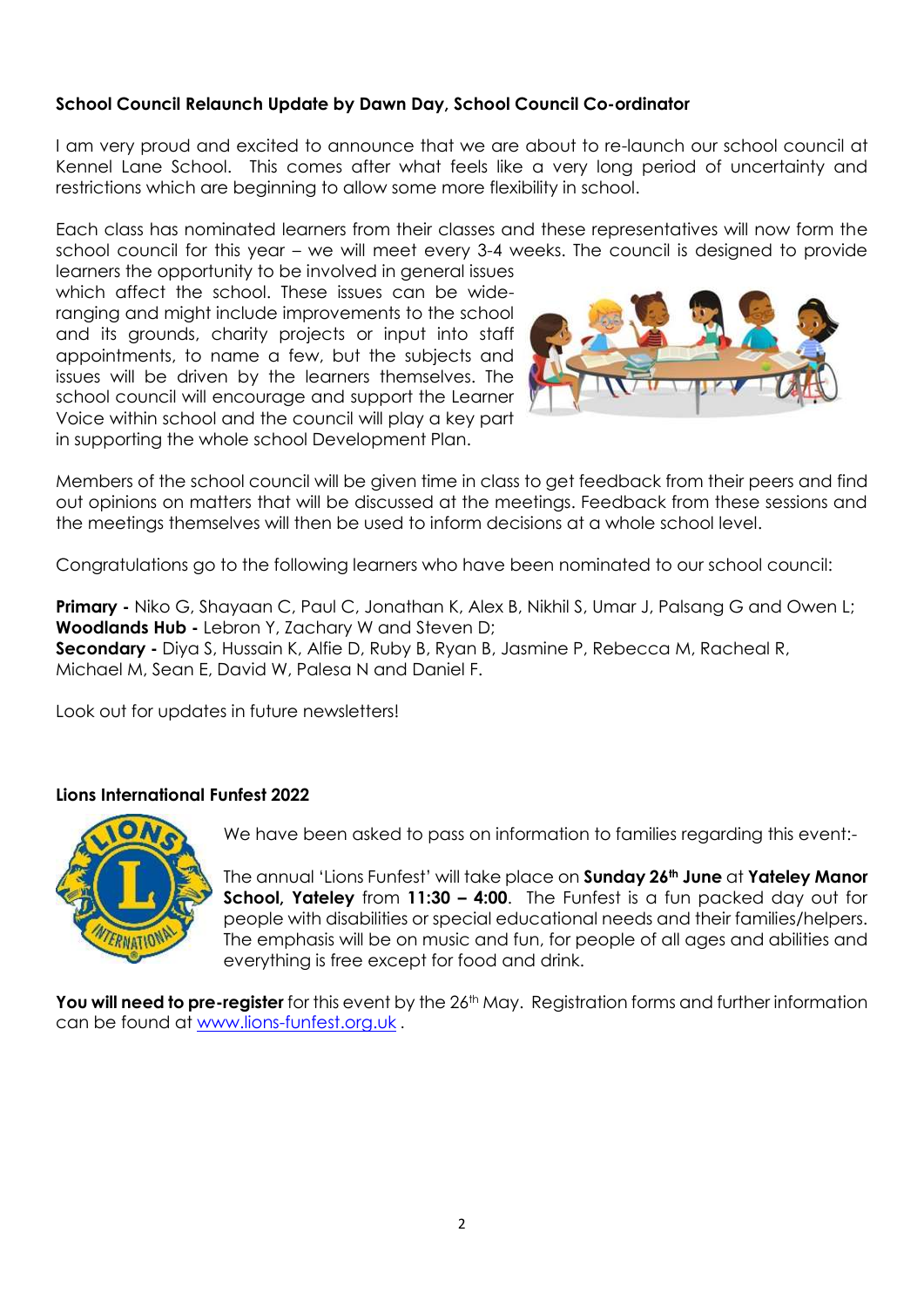### **Community Information**

# **Bracknell Forest's Family Services Directory & SEND Local Offer**

"Providing free, impartial information & advice about Special Educational Needs & Disabilities (SEND) and all other family matters..."

- Education, Health and Care Plans (EHCPs)
- 
- 
- 

### 01344 353133

### www.bracknell-forest.gov.uk/localdirectory



### **Easter Holiday Camp with Chance to Dance Stars** CIC

| <b>Schedule of the Day</b>     |                                         |
|--------------------------------|-----------------------------------------|
| <b>10am Arrive</b>             | 2.45pm Snack and Hygiene                |
| 10. 30am Sports                | <b>3pm Kids Zumba, Generation Pound</b> |
| 11.30am Snack/Hygiene          |                                         |
| 11.45am Dance                  |                                         |
| 12.45pm Lunch and Outside Play |                                         |
|                                |                                         |

2pm Messy/Sensory Play

### **Booking**

chance-to-dance.class4kids.co.uk/camp/18

Facebook: @C2DStars

Email: sendanceclub@hotmail.com

Call/Text: 07736343570

If your child requires 1:1 support please contact Chance to Dance Stars CIC before booking



### Costing

£25 for Bracknell Forest Council Residents

£30 for Everyone who lives outside of RBC

Funding has been provided by Bracknell Forest Council

and Yoga

Thanks a million for these wonderful sessions! Kyle's looking forward to the next lot! And I got tonnes of work done while you had him! So mummy and boy very happy indeed! - parent review.

**Dates Monday 4th to Wednesday** 

racknell

rest Council

6th April 2022

Venue **Carnation Hall, Bracknell, RG427PA** 

• SEND information all in one place - How to access services & support including • Education, childcare & early years funding

- Leisure & holiday activities
- Advice & support services
- Brokerage service for those struggling to find childcare

## Family Information Service fis@bracknell-forest.gov.uk